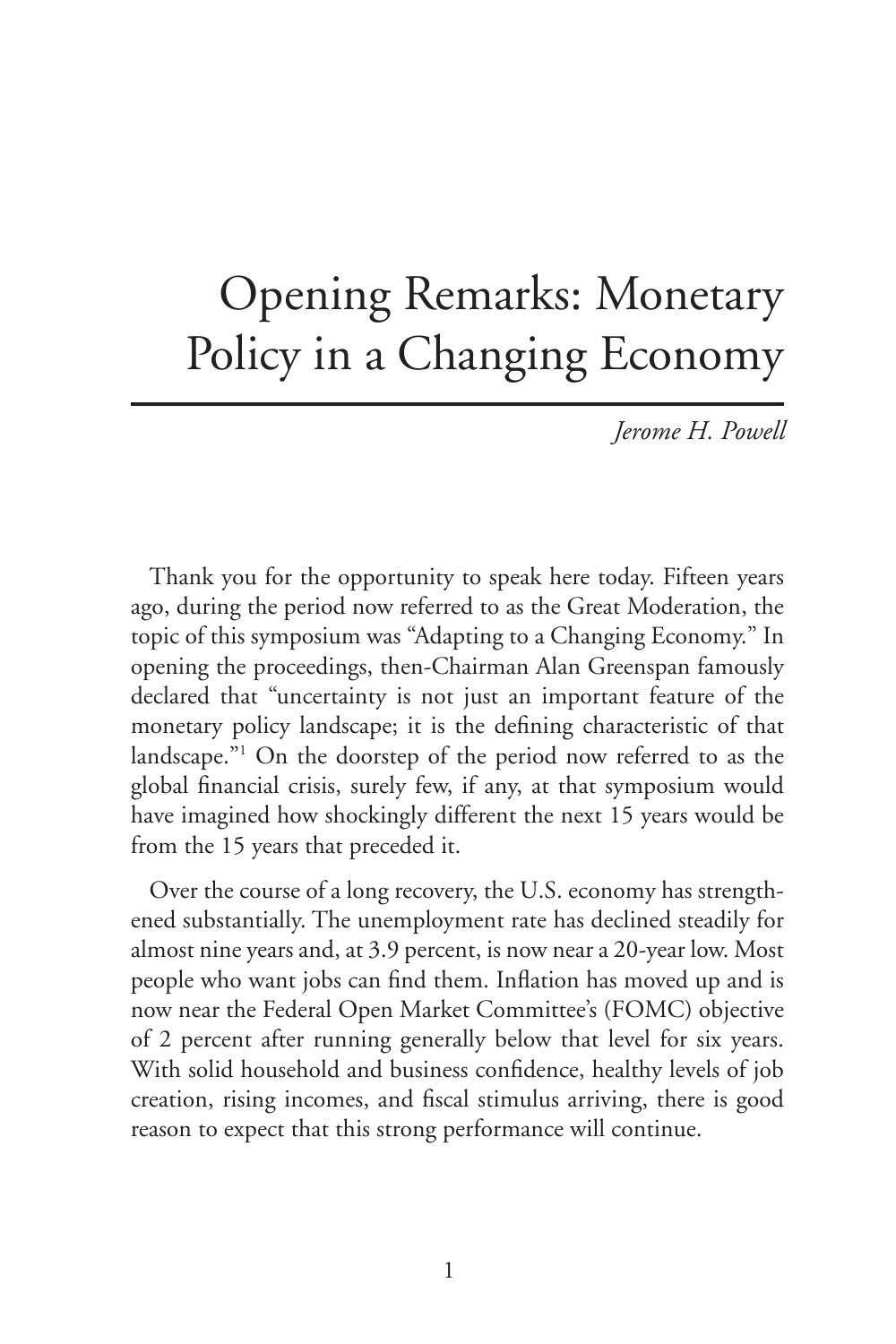As the economy has strengthened, the FOMC has gradually raised the federal funds rate from its crisis-era low near zero toward more normal levels. We are also allowing our securities holdings—assets acquired to support the economy during the deep recession and the long recovery—to decline gradually as these securities are paid off. I will explain today why the Committee's consensus view is that this gradual process of normalization remains appropriate. As always, there are risk factors abroad and at home that, in time, could demand a different policy response, but today I will step back from these.

In keeping with the spirit of this year's symposium topic—the changing structures of the economy—I would also note briefly that the U.S. economy faces a number of longer-term structural challenges that are mostly beyond the reach of monetary policy. For example, real wages, particularly for medium- and low-income workers, have grown quite slowly in recent decades. Economic mobility in the United States has declined and is now lower than in most other advanced economies.<sup>2</sup> Addressing the federal budget deficit, which has long been on an unsustainable path, becomes increasingly important as a larger share of the population retires. Finally, it is difficult to say when or whether the economy will break out of its low-productivity mode of the past decade or more, as it must if incomes are to rise meaningfully over time.

My FOMC colleagues and I believe that we can best support progress on these longer-term issues by pursuing the Federal Reserve's mandate and supporting continued economic growth, a strong labor market and inflation near 2 percent. The topic of managing uncertainty in policymaking remains particularly salient. I will focus today on one of the many facets of uncertainty discussed at the 2003 symposium—uncertainty around the location of important macroeconomic variables such as the natural rate of unemployment. A good place to start is with two opposing questions that regularly arise in discussions of monetary policy both inside and outside the Fed:

1. With the unemployment rate well below estimates of its longerterm normal level, why isn't the FOMC tightening monetary policy more sharply to head off overheating and inflation?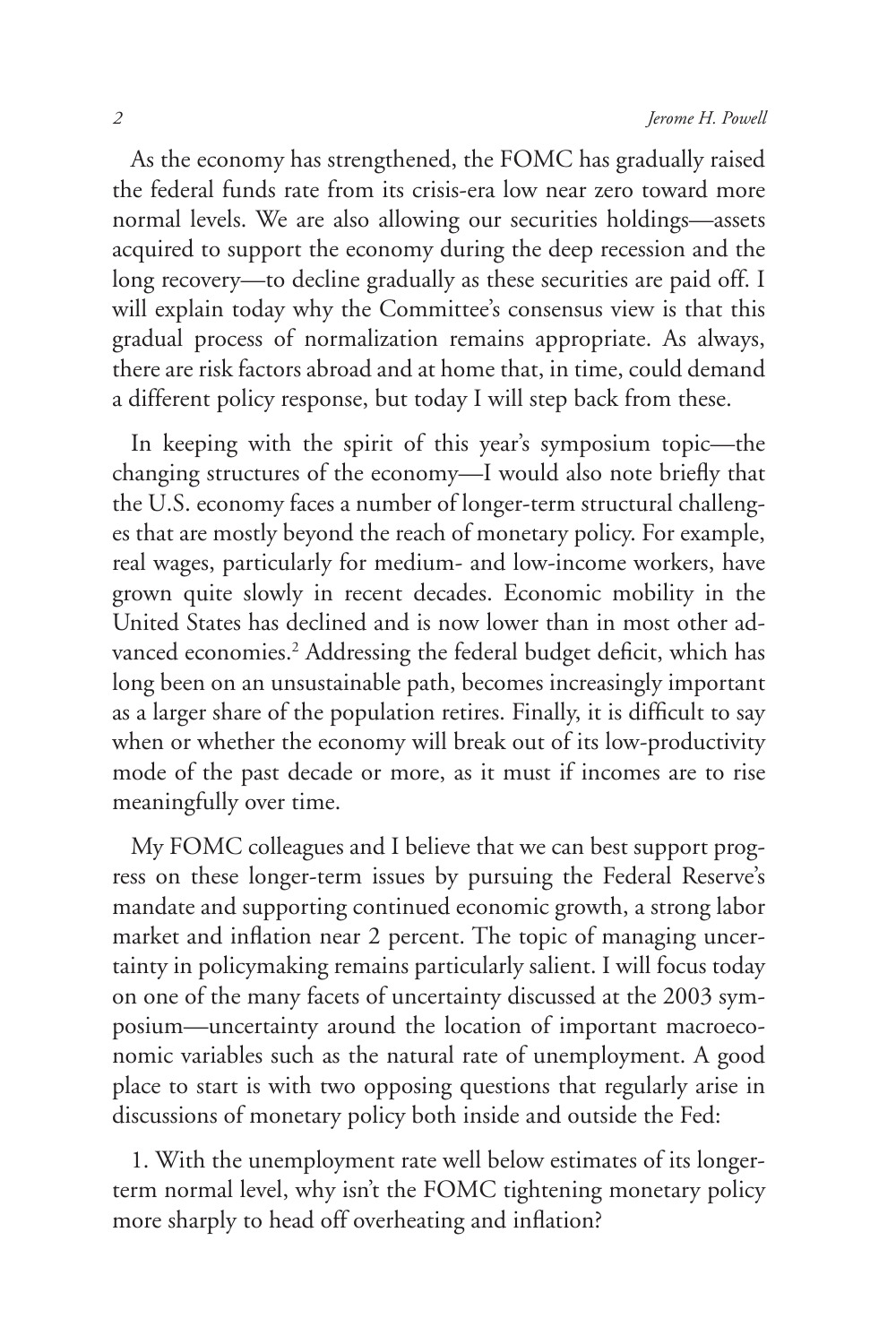#### *Opening Remarks 3*

2. With no clear sign of an inflation problem, why is the FOMC tightening policy at all, at the risk of choking off job growth and continued expansion?

These questions strike me as representing the two errors that the Committee is always seeking to avoid as expansions continue—moving too fast and needlessly shortening the expansion, versus moving too slowly and risking a destabilizing overheating. As I will discuss, the job of avoiding these errors is made challenging today because the economy has been changing in ways that are difficult to detect and measure in real time. I will first lay out a standard view of a handful of basic relationships that are thought to reflect key aspects of the underlying structure of the economy. I will then use that framework to explain the role that structural change plays in our current policy deliberations, focusing on how that role has been shaped by two historical episodes.

#### **Conventional Views of Macroeconomic Structure**

In conventional models of the economy, major economic quantities such as inflation, unemployment and the growth rate of gross domestic product (GDP) fluctuate around values that are considered "normal," or "natural," or "desired." The FOMC has chosen a 2 percent inflation objective as one of these desired values. The other values are not directly observed, nor can they be chosen by anyone. Instead, these values result from myriad interactions throughout the economy. In the FOMC's quarterly Summary of Economic Projections (SEP), participants state their individual views on the longerrun normal values for the growth rate of GDP, the unemployment rate and the federal funds rate.

These fundamental structural features of the economy are also known by more familiar names such as the "natural rate of unemployment" and "potential output growth." The longer-run federal funds rate minus long-run inflation is the "neutral real interest rate." At the Fed and elsewhere, analysts talk about these values so often that they have acquired shorthand names. For example, u\* (pronounced "u star") is the natural rate of unemployment,  $r^*$  ("r star") is the neutral real rate of interest, and  $\pi^*$  ("pi star") is the inflation objective.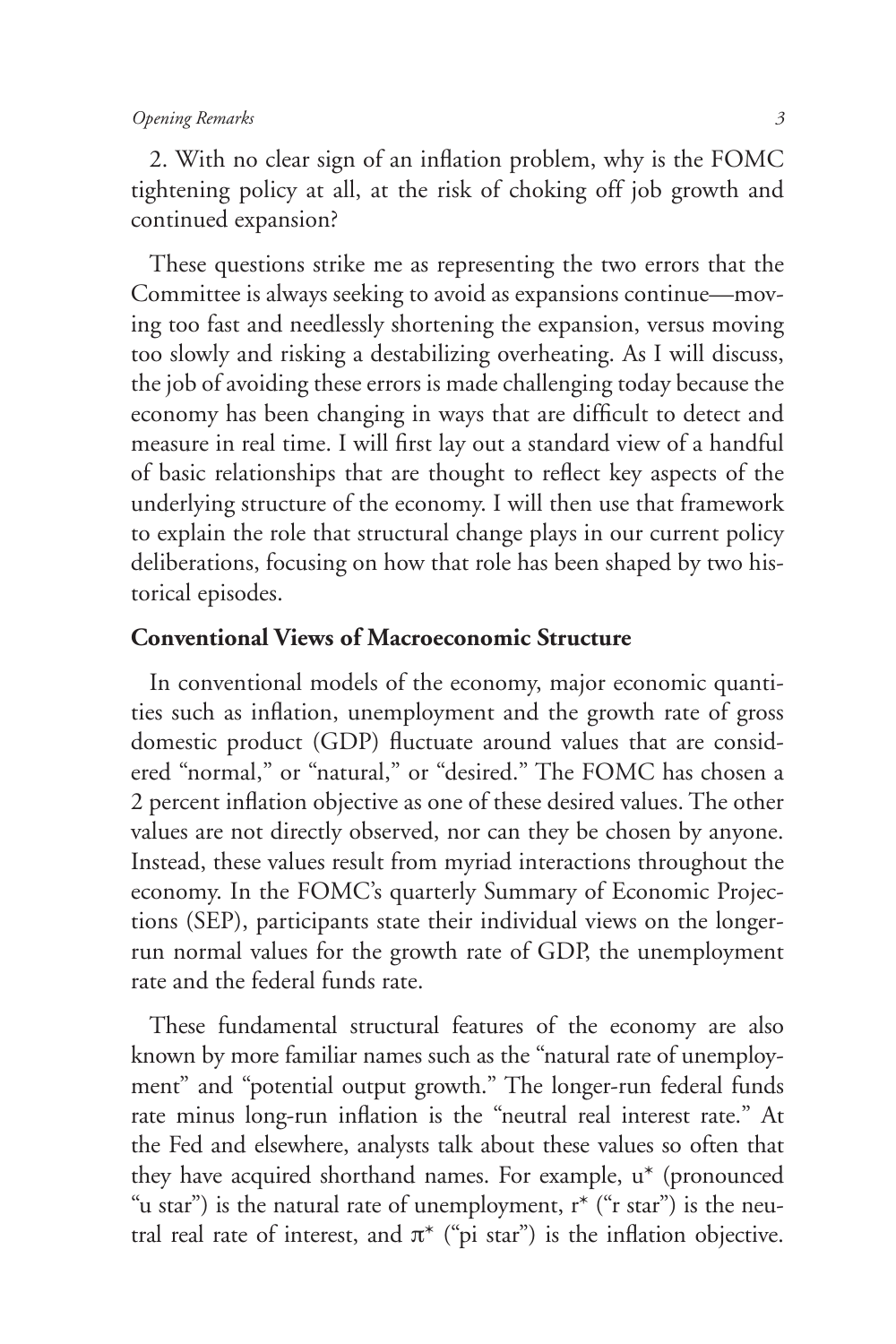According to the conventional thinking, policymakers should navigate by these stars.<sup>3</sup> In that sense, they are very much akin to celestial stars.

For example, the famous Taylor rule calls for setting the federal funds rate based on where inflation and unemployment stand in relation to the stars.<sup>4</sup> If inflation is higher than  $\pi^*$ , raise the real federal funds rate relative to r\*. The higher real interest rate will, through various channels, tend to moderate spending by businesses and households, which will reduce upward pressure on prices and wages as the economy cools off. In contrast, if the unemployment rate is above u\*, lower the real federal funds rate relative to r\*, which will stimulate spending and raise employment.

Navigating by the stars can sound straightforward. Guiding policy by the stars in practice, however, has been quite challenging of late because our best assessments of the location of the stars have been changing significantly.

# **Shifting Stars During Normalization**

In December 2013, the FOMC began winding down the final crisis-era asset purchase program. Asset purchases declined to zero over 2014, and in December 2015, the FOMC began the gradual normalization of interest rates that continues to this day. As normalization has proceeded, FOMC participants and many other privateand public-sector analysts regularly adjusted their assessments of the stars (Chart 1). Many projections of the natural rate of unemployment fell roughly 1 full percentage point, as did assessments of the neutral interest rate. Estimates of the potential growth rate of GDP slipped about 1/2 percentage point.

These changing assessments have big implications. For example, the 1 percentage point fall in the neutral interest rate implies that the federal funds rate was considerably closer to its longer-run normal and, hence, that policy was less accommodative than thought at the beginning of normalization. The 1 percentage point fall in the natural rate of unemployment implies at present that about 1.6 million more people would have jobs when unemployment is at its longer-run level. These shifts in the stars generally reflect analysts' attempts to square their estimates with arriving macroeconomic data.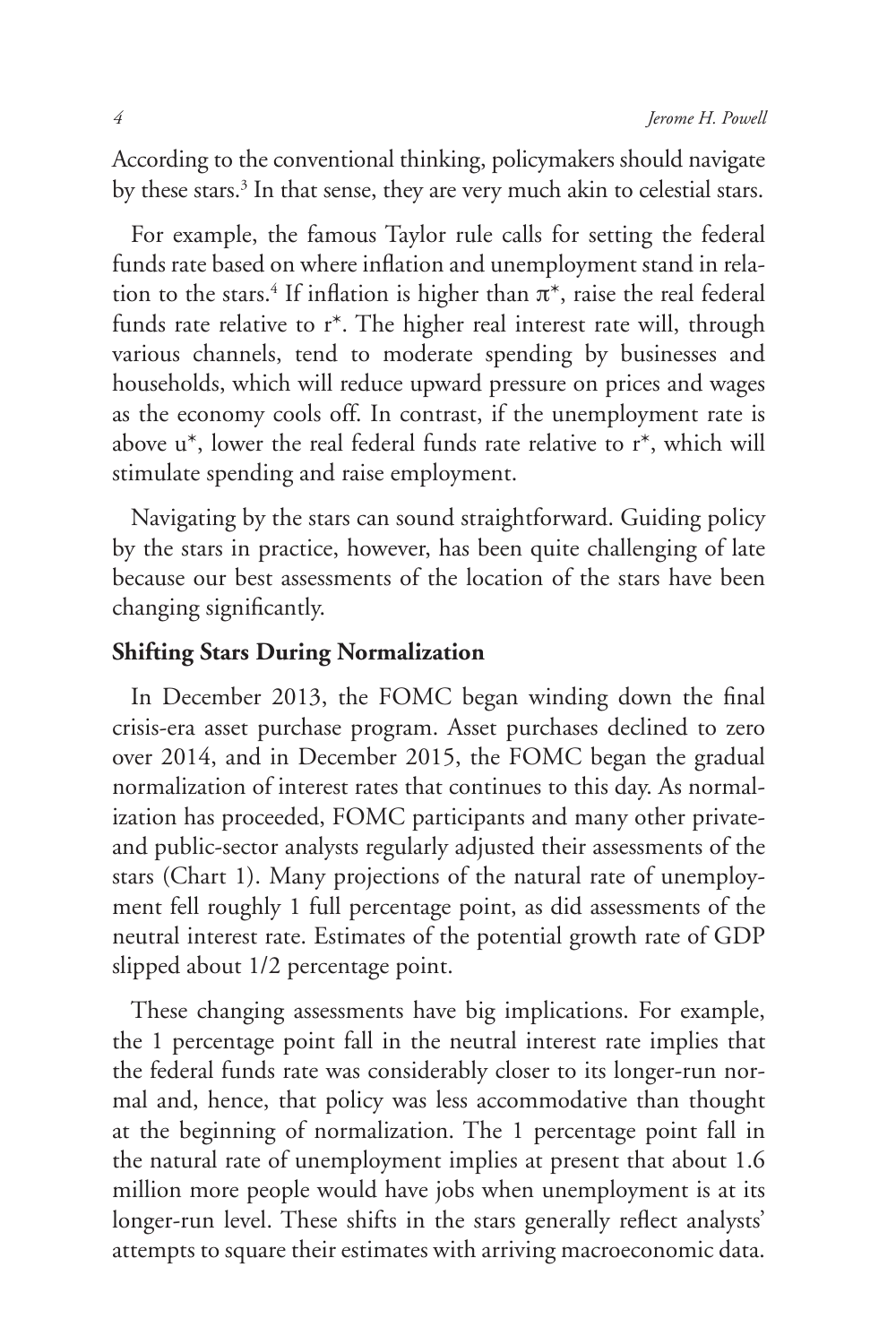



Notes: Federal Open Market Committee (FOMC) data are quarterly and extend through June 2018; Blue Chip data are biannual and extend through June 2018; Congressional Budget Office (CBO) data are biannual and extend through August 2018. GDP is gross domestic product.

Sources: For FOMC, Summary of Economic Projections, available on the Board's website at *https://www.federalreserve.gov/monetarypolicy/ fomccalendars.htm*; for Blue Chip, Wolters Kluwer, Blue Chip Economic Indicators and Blue Chip Financial Forecasts; for CBO, Congressional Budget Office (The Budget and Economic Outlook) and Federal Reserve Bank of St. Louis (ALFRED).

For example, as the unemployment rate fell toward, and then below, estimates of its natural rate, many expected inflation to move up. When inflation instead moved sideways, a reasonable inference was that the natural rate was lower than previously thought. Further, over this period, GDP growth was slower than one might have expected based on the rapid decline in unemployment and the well-known relationship between output and unemployment known as Okun's law. Put another way, labor productivity growth consistently disappointed, which raised the question of whether that shortfall was temporary—perhaps due to headwinds from the crisis—or was part of a new normal.

These assessments of the values of the stars are imprecise and subject to further revision. To return to the nautical metaphor, the FOMC has been navigating between the shoals of overheating and premature tightening with only a hazy view of what seem to be shifting navigational guides. Our approach to this challenge has been shaped by two much-discussed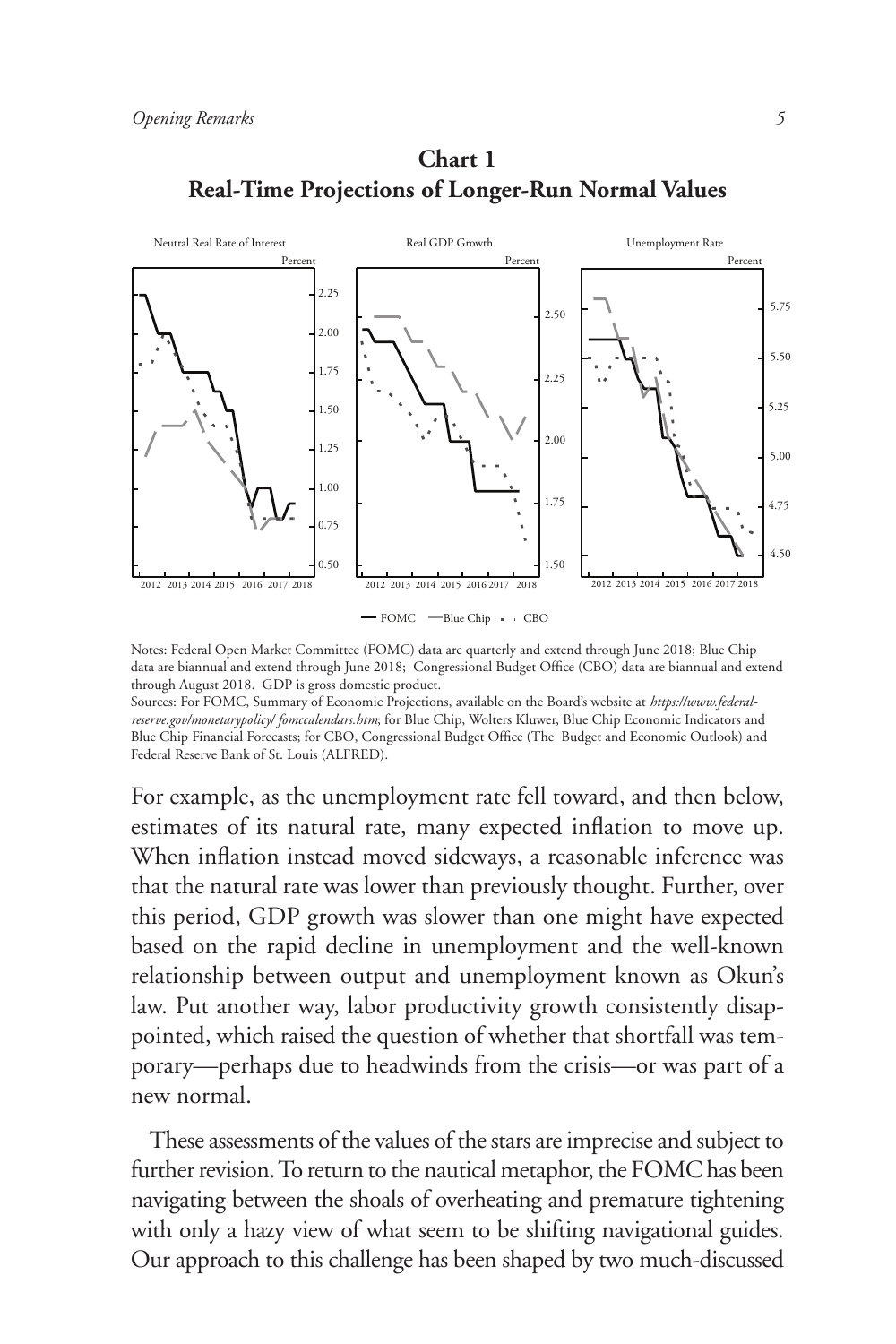**Chart 2 Current CBO Estimate of the Natural Rate of Unemployment and the Potential Growth Rate of GDP**



Note: Data are quarterly and extend through the fourth quarter of 2000. Sources: CBO, *The Budget and Economic Outlook* (retrieved from Federal Reserve Bank of St. Louis, FRED).

historical episodes—the Great Inflation of the 1960s and 1970s and the "new economy" period of the late 1990s.

### **Shifting Stars and the Great Inflation**

While the crisis and its aftermath have been extraordinary in many ways, the shifting of the stars is not one of them. Chart 2 illustrates the Congressional Budget Office's (CBO) current estimate of movements in the natural rate of unemployment and potential GDP growth from 1960 to 2000.<sup>5</sup> Viewed against the ups and downs observed over these four decades, the recent shifts in longer-run values are not all that dramatic. Of course, these CBO estimates benefit from many years of hindsight, whereas monetary policy must be based on assessments made in real time. The Great Inflation period vividly illustrates the difficulties this difference raises.

Around 1965, the United States entered a period of high and volatile inflation that ended with inflation in double digits in the early 1980s. Multiple factors, including monetary policy errors, contributed to the Great Inflation. Many researchers have concluded that a key mistake was that monetary policy makers placed too much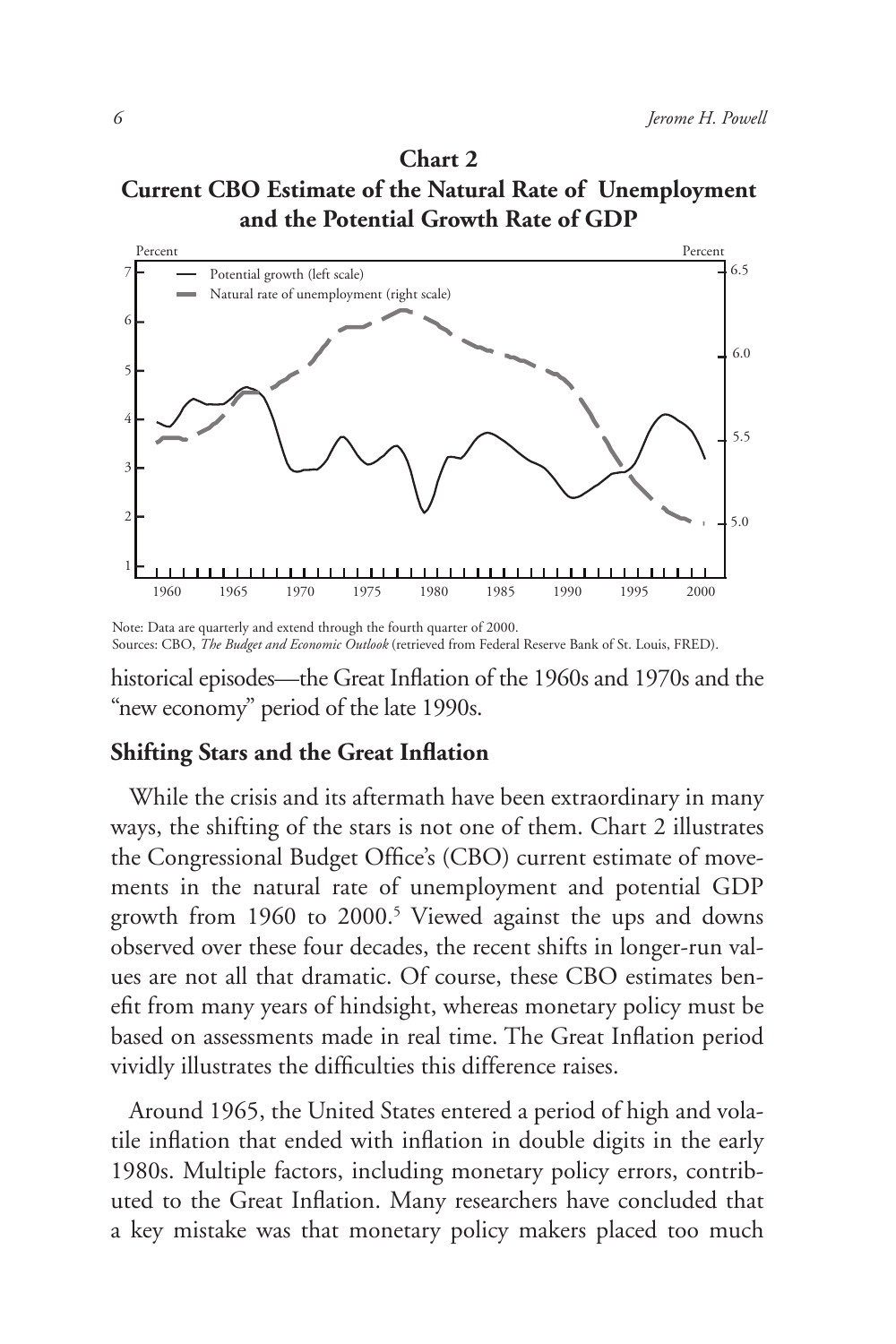# **Chart 3 Current and Real-Time Assessments of the Natural Rate of Unemployment and the Unemployment Rate**



Note: Data extend through the fourth quarter of 2000. Data for the real-time estimate begin in January 1961. Sources: Bureau of Labor Statistics (retrieved from Federal Reserve Bank of St. Louis, FRED); CBO (*The Budget and Economic Outlook*) and Federal Reserve Bank of St. Louis (ALFRED); Athanasios Orphanides and John C. Williams (2005), ''The Decline of Activist Stabilization Policy: Natural Rate Misperceptions, Learning, and Expectations," *Journal of Economic Dynamics & Control*, vol. 29 (November), pp. 1927−1950.

emphasis on imprecise—and, as it turns out, overly optimistic—realtime estimates of the natural rate of unemployment.<sup>6</sup>

Chart 3 compares the CBO's current view of the natural rate of unemployment in that era with an estimate by Athanasios Orphanides and John Williams of the rate as policymakers perceived it in real time. From 1965 to the early 1980s, this real-time estimate of u\* was well below where hindsight now places it. The unemployment rate over this period was generally well above the real-time natural rate, and contemporary documents reveal that policymakers were wary of pushing the unemployment rate even further above u<sup>\*</sup> (Chart 4, panel A).<sup>7</sup> With the benefit of hindsight, we now think that, except for a few years in the mid-1970s, the labor market was tight and contributing to inflation's rise (Chart 4, panel B).

It is now clear that the FOMC had placed too much emphasis on its imprecise estimates of u\* and too little emphasis on evidence of rising inflation expectations. The Great Inflation did, however, prompt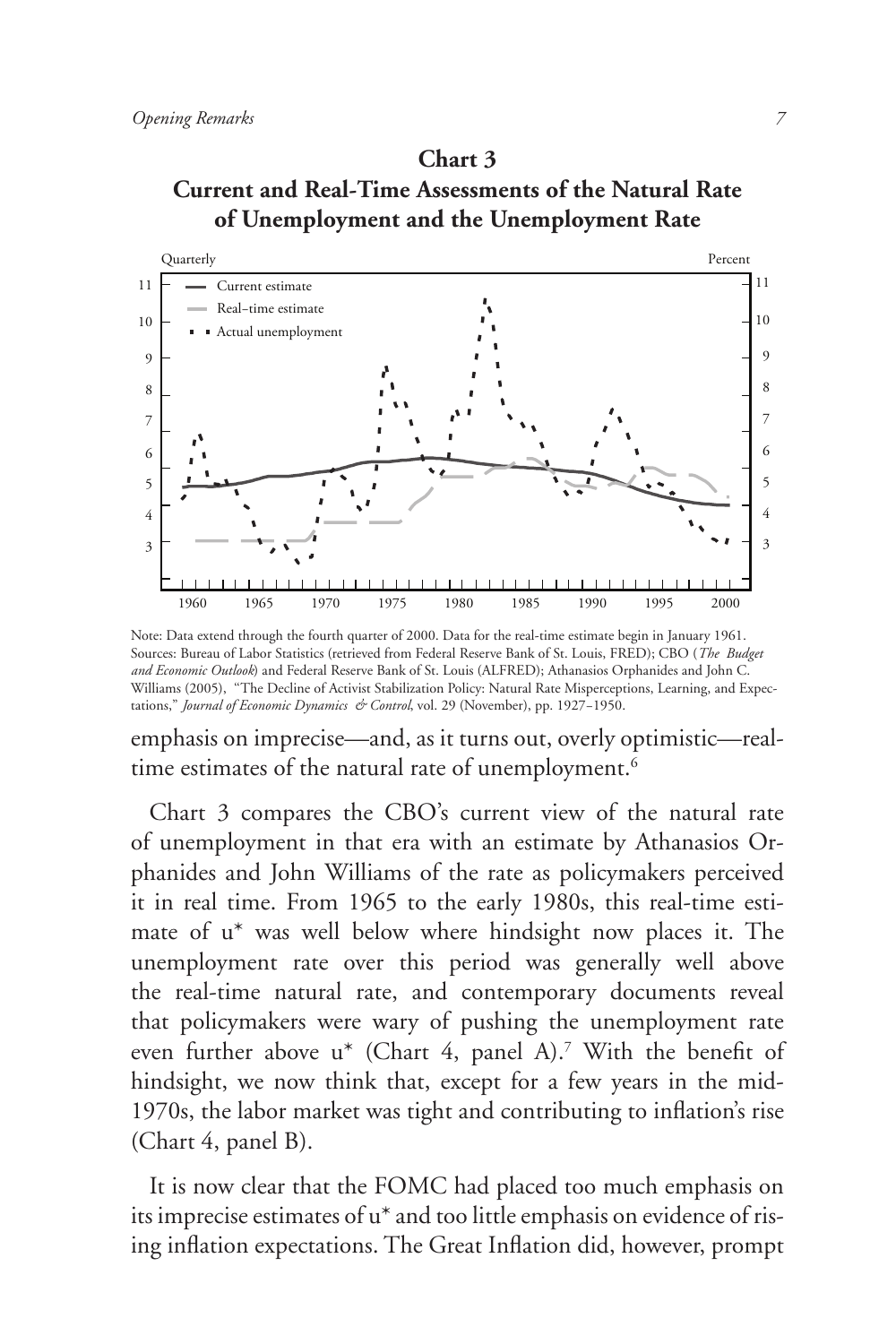



Note: Data extend through the fourth quarter of 2000. Sources: Bureau of Labor Statistics (retrieved from Federal Reserve Bank of St. Louis, FRED); CBO (*The Budget and Economic Outlook*) and Federal Reserve Bank of St. Louis (ALFRED); Athanasios Orphanides and John C. Williams (2005), ''The Decline of Activist Stabilization Policy: Natural Rate Misperceptions, Learning, and Expectations," *Journal of Economic Dynamics & Control*, vol. 29 (November), pp. 1927−1950.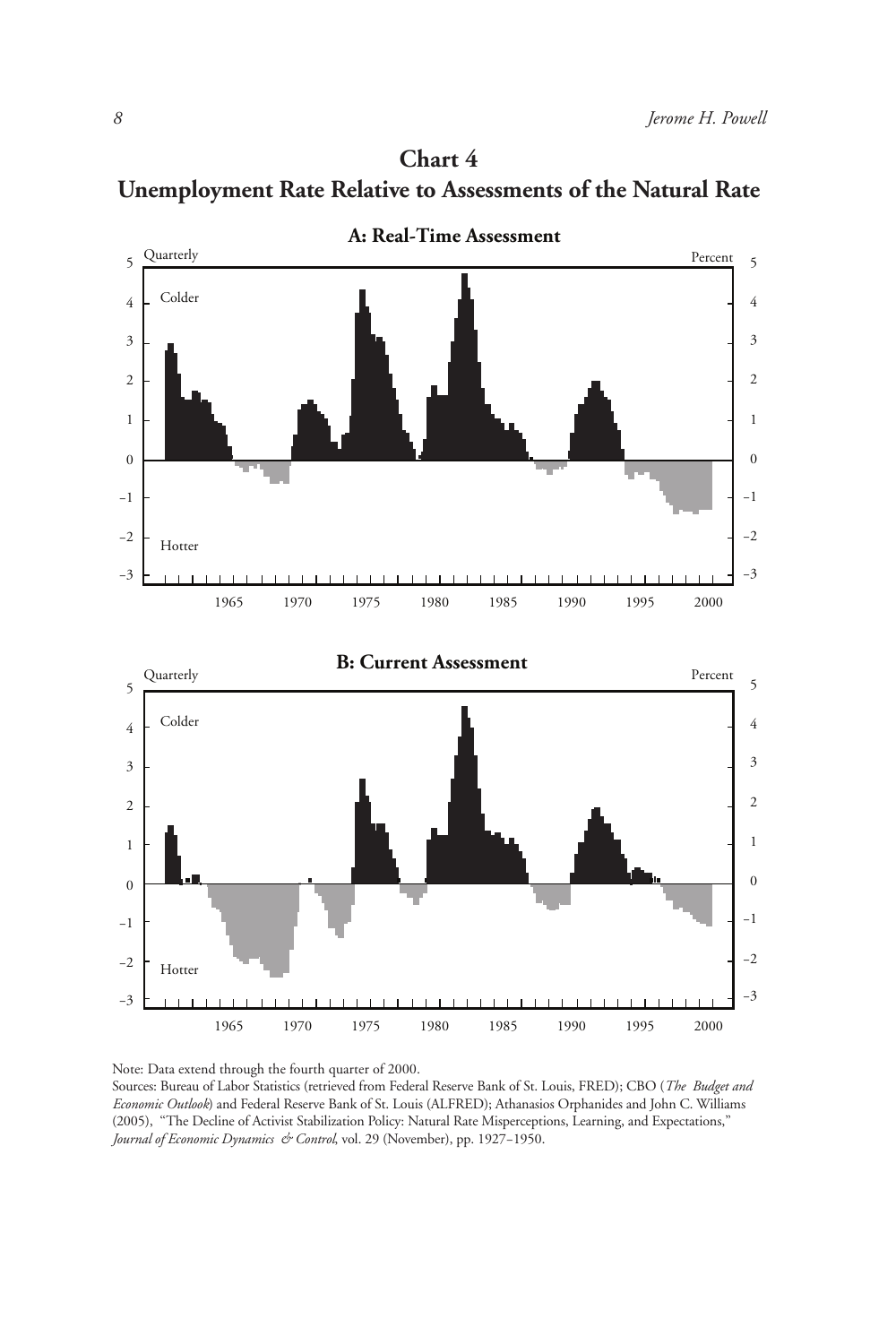an "expectations revolution" in macroeconomic thinking, with one overwhelmingly important lesson for monetary policy makers: Anchoring longer-term inflation expectations is a vital precondition for reaching all other monetary policy goals.<sup>8</sup>

When longer-term inflation expectations are anchored, unanticipated developments may push inflation up or down, but people expect that inflation will return fairly promptly to the desired value. This is the key insight at the heart of the widespread adoption of inflation targeting by central banks in the wake of the Great Inflation. Anchored expectations give a central bank greater flexibility to stabilize both unemployment and inflation. When a central bank acts to stimulate the economy to bring down unemployment, inflation might push above the bank's inflation target. With expectations anchored, people expect the central bank to pursue policies that bring inflation back down, and longer-term inflation expectations do not rise. Thus, policy can be a bit more accommodative than if policymakers had to offset a rise in longer-term expectations.

## **Shifting Stars and the 'New Economy' of the Late 1990s**

The second half of the 1990s confronted policymakers with a situation that was in some ways the flip side of that in the Great Inflation. In mid-1996, the unemployment rate was below the natural rate as perceived in real time, and many FOMC participants and others were forecasting growth above the economy's potential. Sentiment was building on the FOMC to raise the federal funds rate to head off the risk of rising inflation.<sup>9</sup> But Chairman Greenspan had a hunch that the United States was experiencing the wonders of a "new economy" in which improved productivity growth would allow faster output growth and lower unemployment, without serious inflation risks. Greenspan argued that the FOMC should hold off on rate increases.

Over the next two years, thanks to his considerable fortitude, Greenspan prevailed, and the FOMC raised the federal funds rate only once from mid-1996 through late 1998.10 Starting in 1996, the economy boomed and the unemployment rate fell, but, contrary to conventional wisdom at the time, inflation fell. $^{11}$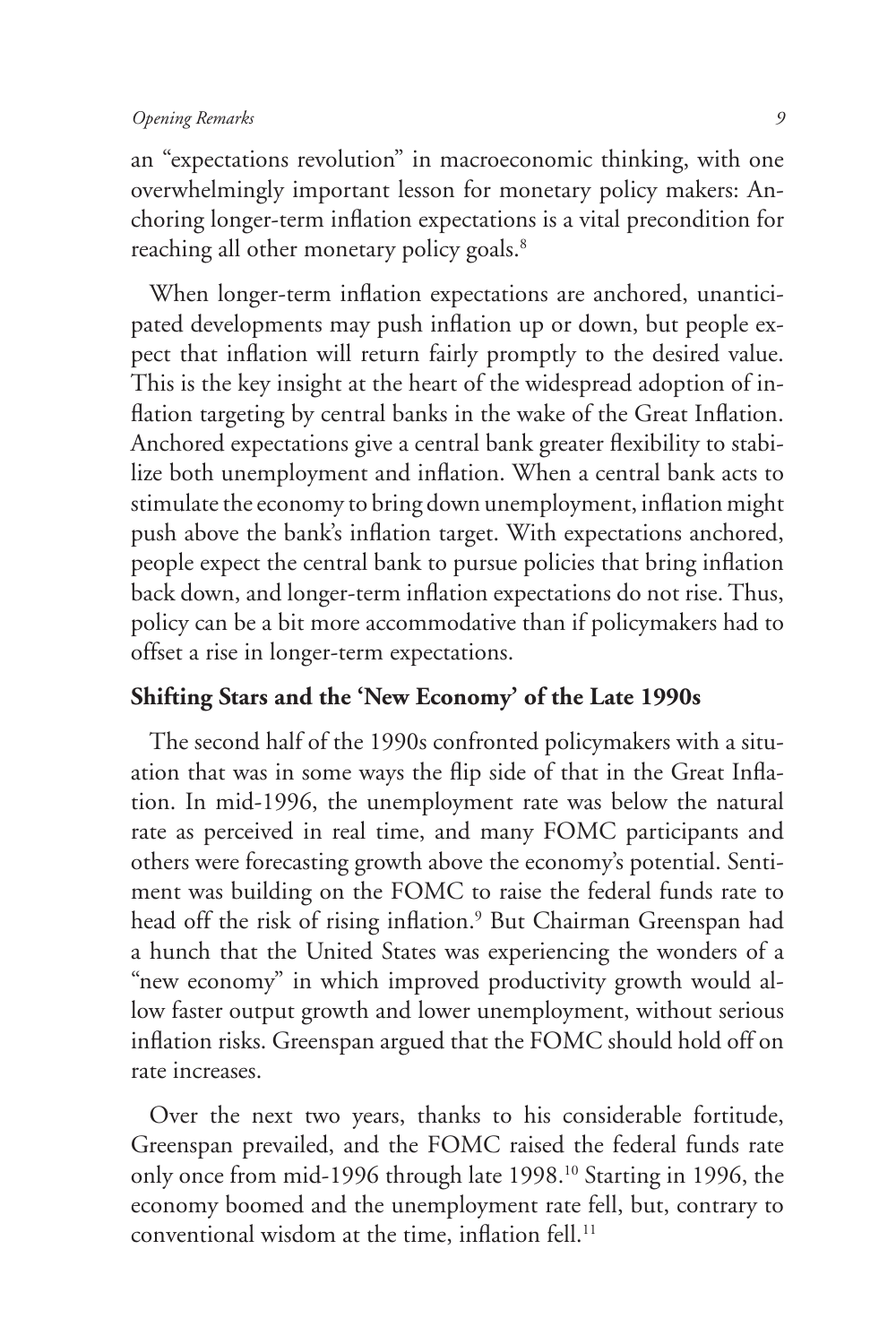Once again, shifting stars help explain the performance of inflation, which many had seen as a puzzle. Whereas during the Great Inflation period the real-time natural rate of unemployment had been well below our current-day assessment, in the new-economy period, this relation was reversed (Chart 3). The labor market looked to be tight and getting tighter in real time, but in retrospect, we estimate that there was slack in the labor market in 1996 and early 1997, and the labor market only tightened appreciably through 1998 (Chart 4). Greenspan was also right that the potential growth rate had shifted up. With hindsight, we recognize today that higher potential growth could accommodate the very strong growth that actually materialized, let alone the moderate growth policymakers were forecasting.<sup>12</sup>

The FOMC thus avoided the Great-Inflation-era mistake of overemphasizing imprecise estimates of the stars. Under Chairman Greenspan's leadership, the Committee converged on a risk-management strategy that can be distilled into a simple request: Let's wait one more meeting; if there are clearer signs of inflation, we will commence tightening.13 Meeting after meeting, the Committee held off on rate increases while believing that signs of rising inflation would soon appear. And meeting after meeting, inflation gradually declined.

In retrospect, it may seem odd that it took great fortitude to defend "let's wait one more meeting," given that inflation was low and falling. Conventional wisdom at the time, however, still urged policymakers to respond preemptively to inflation risk—even when that risk was gleaned mainly from hazy, real-time assessments of the stars. With the experience in the new-economy period, policymakers were beginning to appreciate that, with inflation expectations much better anchored than before, there was a smaller risk that an inflation uptick under Greenspan's "wait and see" approach would become a significant problem.

## **Risk Management in the Face of Shifting Stars**

Given what the economy has shown us over the past 15 years, the need for the sort of risk-management approach that originated in the new-economy era is clearer than ever before. That approach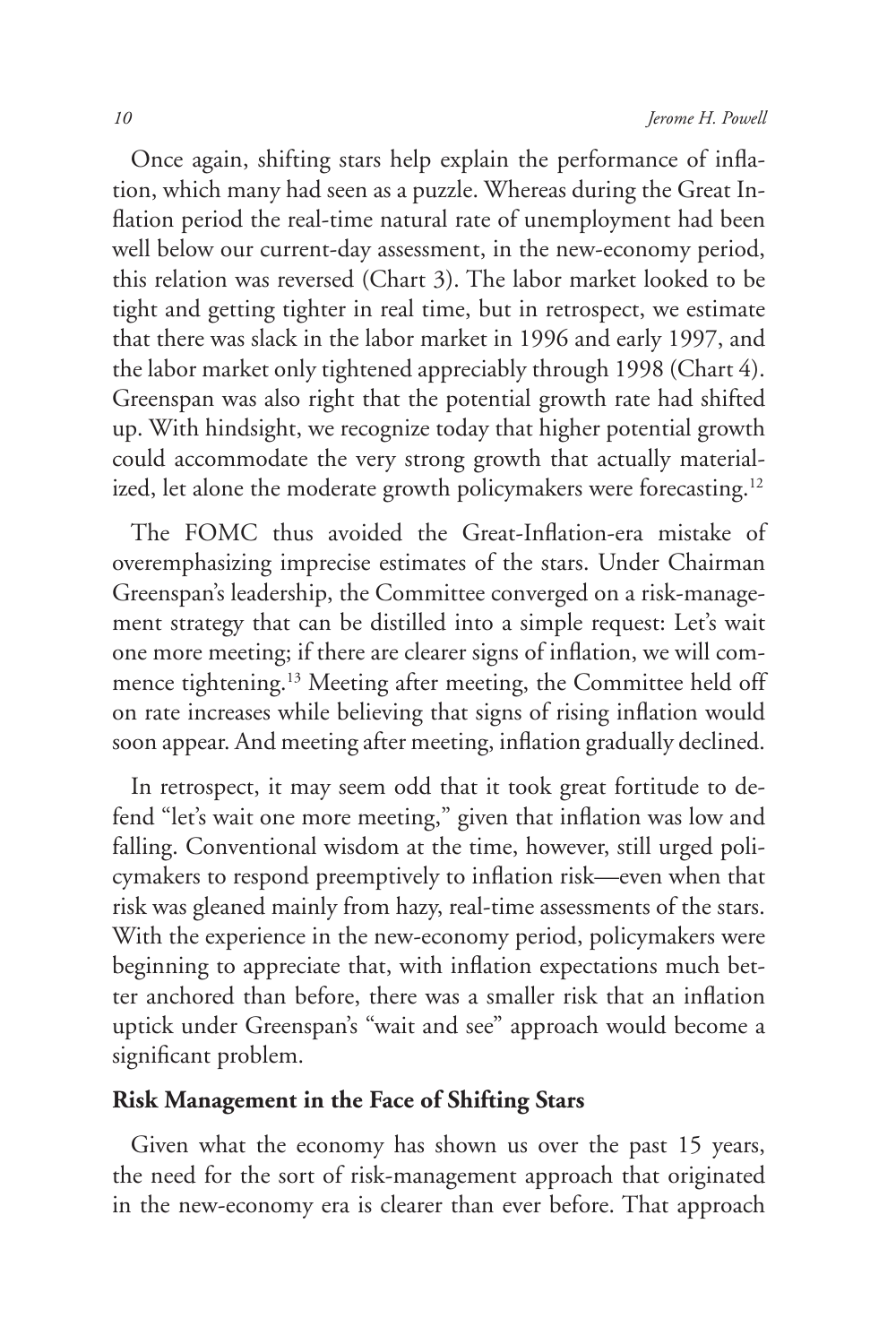continues to evolve based on experience and the growing literature on monetary policy and structural uncertainty.

Experience has revealed two realities about the relation between inflation and unemployment, and these bear directly on the two questions I started with. First, the stars are sometimes far from where we perceive them to be. In particular, we now know that the level of the unemployment rate relative to our real-time estimate of u\* will sometimes be a misleading indicator of the state of the economy or of future inflation. Second, the reverse also seems to be true: Inflation may no longer be the first or best indicator of a tight labor market and rising pressures on resource utilization. Part of the reason inflation sends a weaker signal is undoubtedly the achievement of anchored inflation expectations and the related flattening of the Phillips curve.<sup>14</sup> Whatever the cause, in the run-up to the past two recessions, destabilizing excesses appeared mainly in financial markets rather than in inflation. Thus, risk management suggests looking beyond inflation for signs of excesses.

These two realities present challenges. The literature on uncertainty reviewed at the 2003 symposium—and much refined since then provides important advice for how policy should respond, although not yet, in my view, an explicit recipe or rule that a prudent central bank should follow.15 The literature on robust rules, such as so-called difference rules, for example, supports the idea of putting less emphasis on the level of unemployment relative to u\*.16 The FOMC's practice of looking at a broad range of indicators when assessing the state of the labor market has explicitly been part of the FOMC's Statement on Longer-Run Goals and Monetary Policy Strategy since its inception in 2012.17 We have greatly expanded the scope of our surveillance for signs of labor market tightness and of destabilizing excesses more generally.

The risks from misperceiving the stars also now play a prominent role in the FOMC's deliberations. A paper by Federal Reserve Board staff is a recent example of a range of research that helps FOMC participants visualize and manage these risks.<sup>18</sup> The research reports simulations of the economic outcomes that might result under various policy rules and policymaker misperceptions about the economy.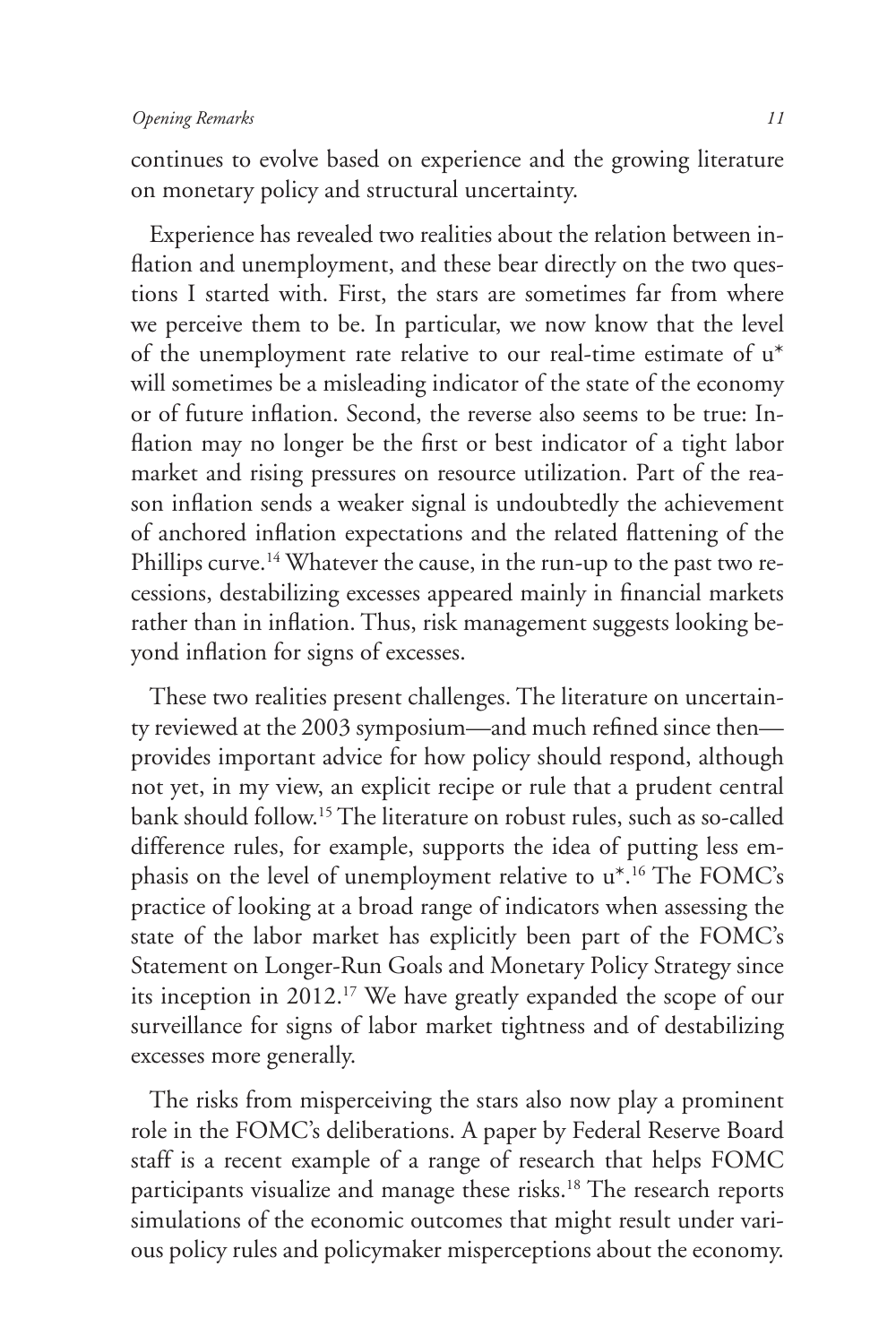One general finding is that no single, simple approach to monetary policy is likely to be appropriate across a broad range of plausible scenarios.<sup>19</sup> More concretely, simulations like these inform our risk management by assessing the likelihood that misperception would lead to adverse outcomes, such as inflation falling below zero or rising above 5 percent.

Finally, the literature on structural uncertainty suggests some broader insights. This literature started with the work of William Brainard and the well-known Brainard principle, which recommends that when you are uncertain about the effects of your actions, you should move conservatively.<sup>20</sup> In other words, when unsure of the potency of a medicine, start with a somewhat smaller dose. As Brainard made clear, this is not a universal truth, and recent research highlights two particularly important cases in which doing too little comes with higher costs than doing too much. The first case is when attempting to avoid severely adverse events such as a financial crisis or an extended period with interest rates at the effective lower bound.<sup>21</sup> In such situations, the famous words "We will do whatever it takes" will likely be more effective than "We will take cautious steps toward doing whatever it takes." The second case is when inflation expectations threaten to become unanchored. If expectations were to begin to drift, the reality or expectation of a weak initial response could exacerbate the problem.<sup>22</sup> I am confident that the FOMC would resolutely "do whatever it takes" should inflation expectations drift materially up or down or should crisis again threaten. In addition, a decade of regulatory reforms and private-sector advances have greatly increased the strength and resilience of the financial system, with the aim of reducing the likelihood that the inevitable financial shocks will become crises.

#### **The Current Situation**

Let me conclude by returning to the matter of navigating between the two risks I identified—moving too fast and needlessly shortening the expansion, versus moving too slowly and risking a destabilizing overheating. Readers of the minutes of FOMC meetings and other communications will know that our discussions focus keenly on the relative salience of these risks. The diversity of views on the FOMC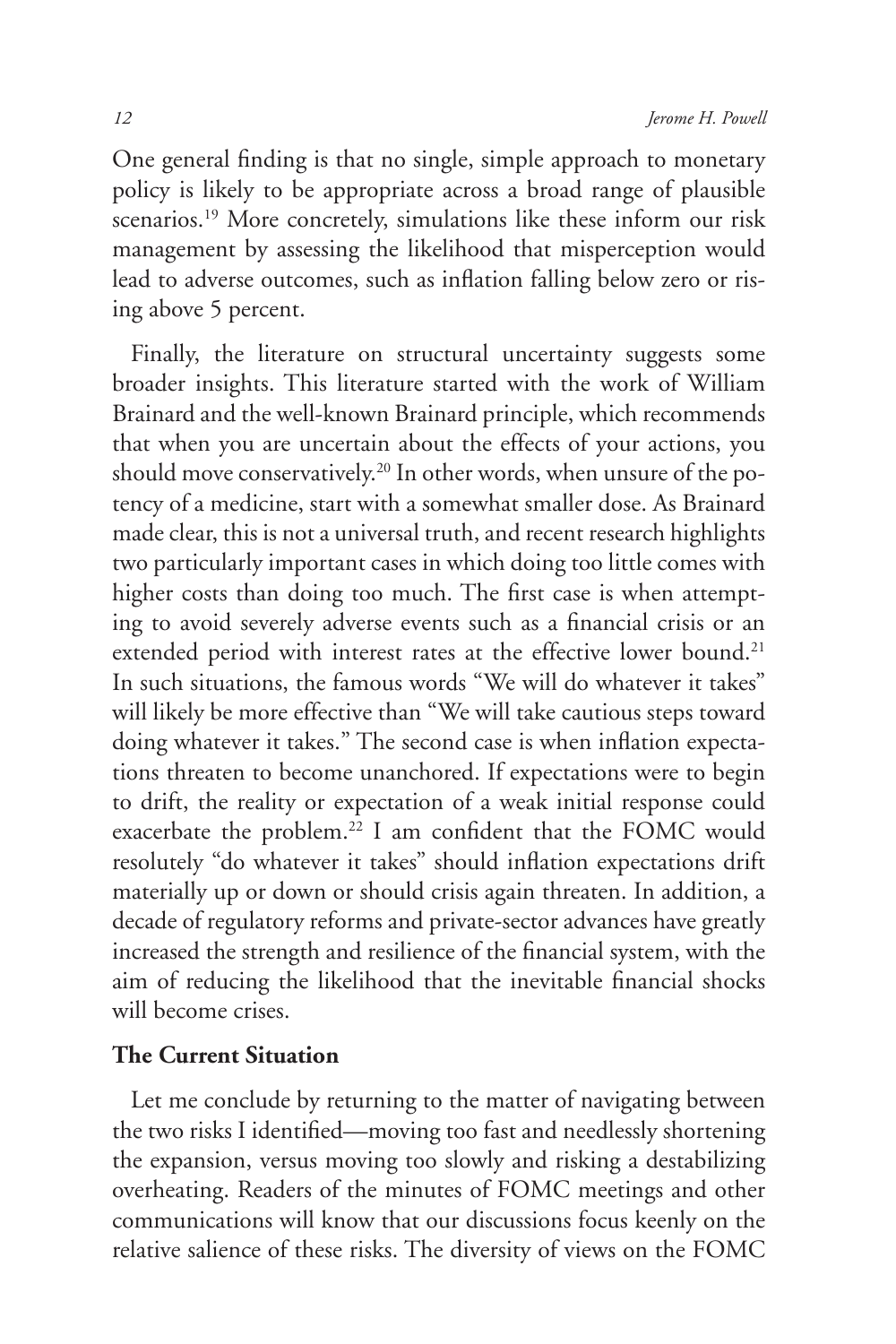is one of the great virtues of our system. Despite differing views on these questions and others, we have a long institutional tradition of finding common ground in coalescing around a policy stance.

I see the current path of gradually raising interest rates as the FOMC's approach to taking seriously both of these risks. While the unemployment rate is below the Committee's estimate of the longerrun natural rate, estimates of this rate are quite uncertain. The same is true of estimates of the neutral interest rate. We therefore refer to many indicators when judging the degree of slack in the economy or the degree of accommodation in the current policy stance. We are also aware that, over time, inflation has become much less responsive to changes in resource utilization.

While inflation has recently moved up near 2 percent, we have seen no clear sign of an acceleration above 2 percent, and there does not seem to be an elevated risk of overheating. This is good news, and we believe that this good news results in part from the ongoing normalization process, which has moved the stance of policy gradually closer to the FOMC's rough assessment of neutral as the expansion has continued. As the most recent FOMC statement indicates, if the strong growth in income and jobs continues, further gradual increases in the target range for the federal funds rate will likely be appropriate.

The economy is strong. Inflation is near our 2 percent objective, and most people who want a job are finding one. My colleagues and I are carefully monitoring incoming data, and we are setting policy to do what monetary policy can do to support continued growth, a strong labor market, and inflation near 2 percent.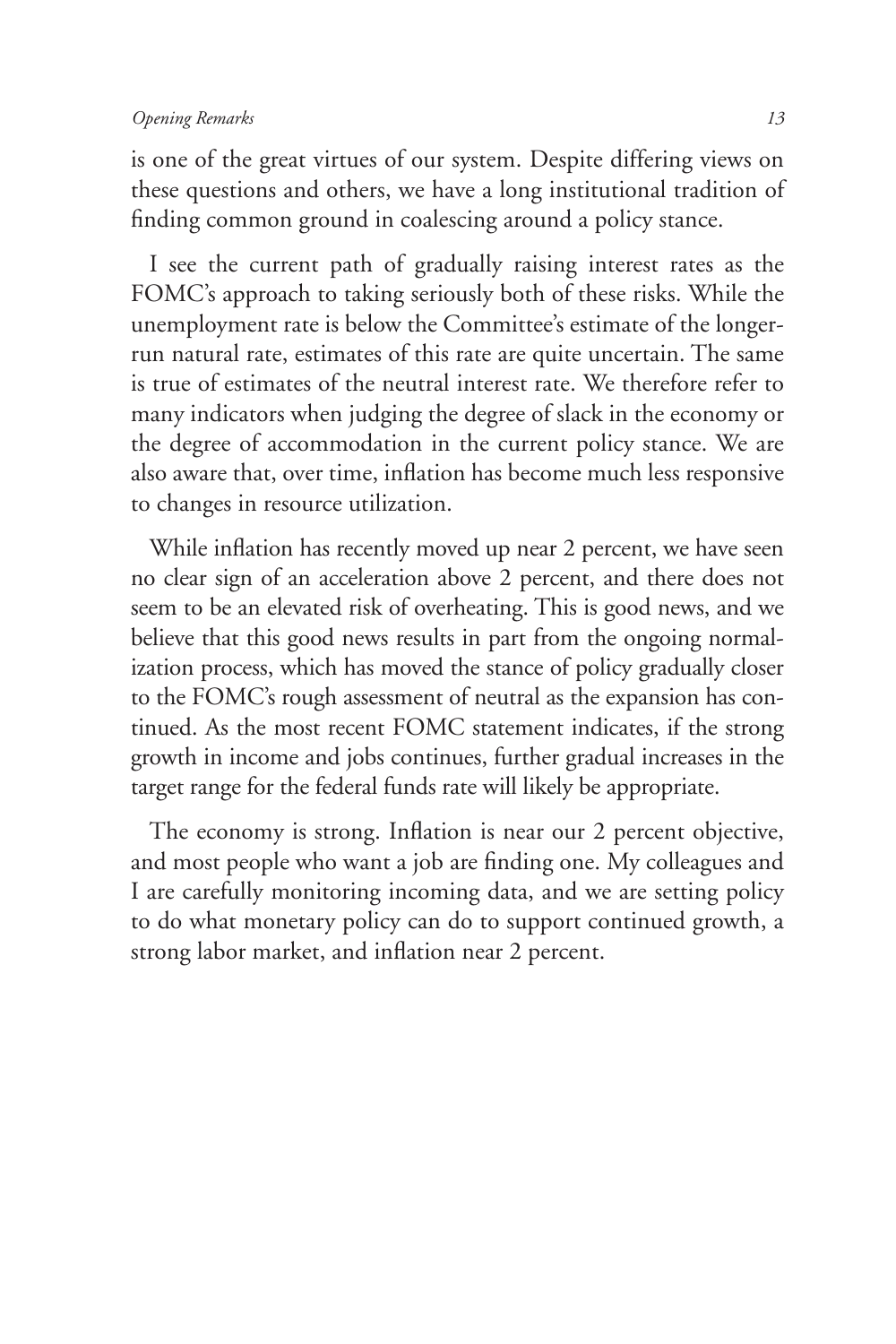#### **Endnotes**

1 See Greenspan (2003), p. 1.

2 See Chetty and others (2014) and Chetty and others (2017).

<sup>3</sup>In this talk, I will sidestep the issue of navigating by short-run versus long-run versions of the stars. The challenges that I will highlight are, in my view, made more difficult, and the case for a careful risk-management approach made stronger, by the need to consider both short-run and long-run versions of the stars.

 $\mathrm{^4}$ The original Taylor rule (Taylor 1993) uses output relative to potential in place of unemployment relative to its natural rate. Both forms are now known as Taylor rules.

5 I am using the CBO's estimates to reflect a conventional view over that time span since the SEP longer-run values have only been reported since 2009.

6 See, for example, Burns (1979), Orphanides and Williams (2013), and the sources therein. Romer and Romer (2002) and Sargent (2002) debate additional factors that may have played a role. There is no dispute, however, that policymakers did misperceive the natural unemployment rate, and Orphanides and Williams show that misperception of the natural rate of unemployment alone would have been sufficient on its own to generate outcomes like the Great Inflation.

7 See the discussion in note 6.

8 Many central bankers have made this case; see, for example, Bernanke (2007) and Yellen (2015).

9 This account is drawn from several accounts of the period: Blinder and Yellen (2001), Blinder and Reis (2005), Meyer (1996), Meyer (2004), and the Federal Reserve's Bluebook documents from June 1996 through December 1998 (Board of Governors, various years).

<sup>10</sup>In the second half of 1998, a Russian debt default and other ongoing financial instability in Asia intervened, and the FOMC rapidly lowered the federal funds rate 3/4 percentage point.

<sup>11</sup>By current data, over the eight quarters starting in the third quarter of 1996, core PCE (personal consumption expenditures) inflation fell from 1.8 percent to 1.3 percent.

<sup>12</sup>During this period, FOMC participants submitted six-quarter forecasts each July as part of the Fed's semiannual Monetary Policy Report to Congress. Each July from 1996 through 1998, the FOMC forecast growth very close to or above the real-time estimates of potential growth. The forecast growth is well below current estimates of potential output growth. For the forecasts, see Board of Governors (1996, 1997, 1998).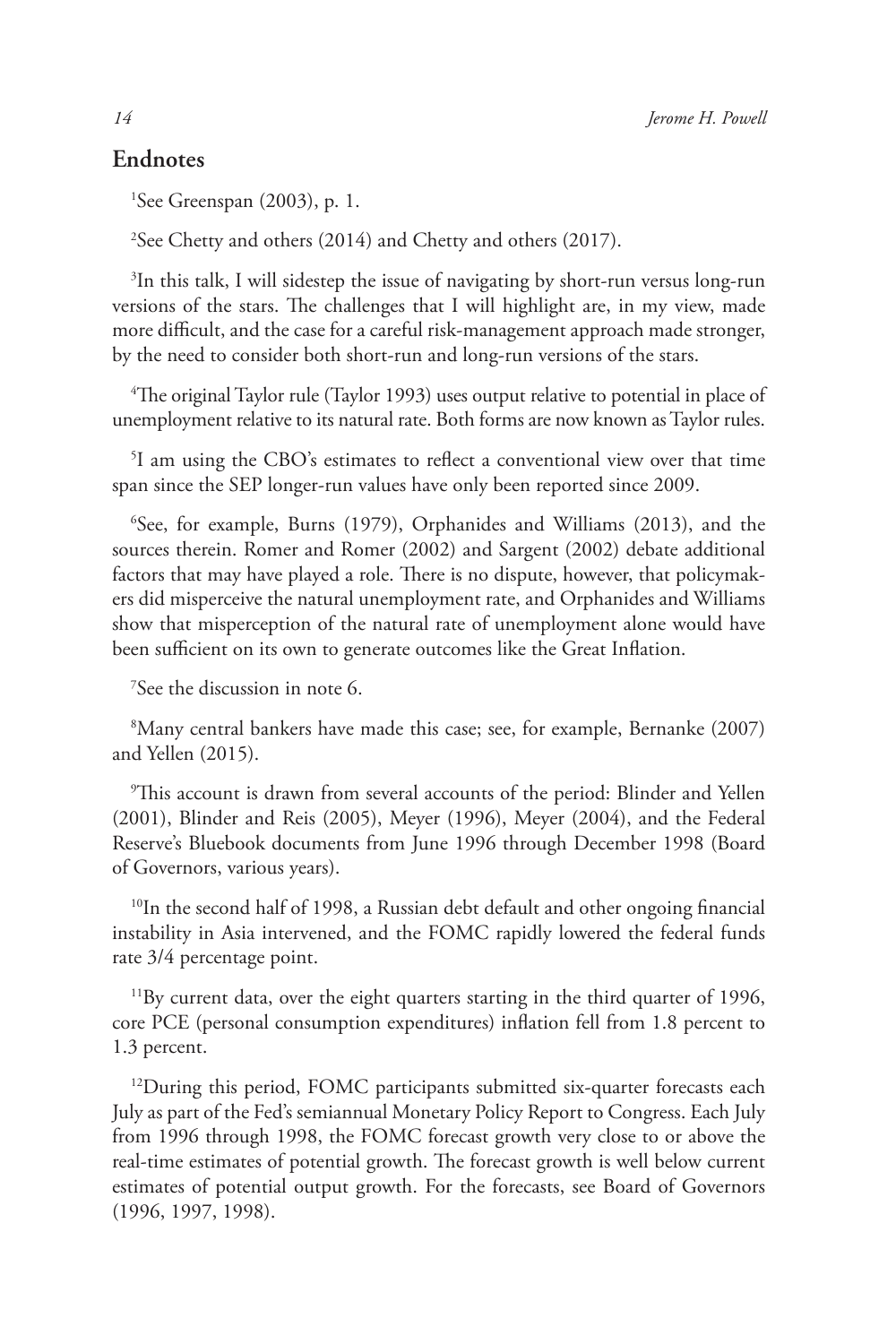#### *Opening Remarks 15*

<sup>13</sup>For a more complete discussion of the greatly distilled account here, see the sources in note 9.

 $14$ Kiley (2015) reviews the literature on this point.

<sup>15</sup>The literature was reviewed by Walsh at the 2003 symposium; see Walsh (2003). Also from the same symposium, see, for example, Greenspan (2003), Feldstein (2003), Fischer (2003) and Yellen (2003). For a more recent perspective, see Wilkins (2017).

<sup>16</sup>See Taylor and Williams (2011). Note that the robust rules literature does not suggest ignoring the general notion of labor market tightness or of resource utilization more generally. Indeed, robust rules often reflect tightness through the change in the unemployment rate. Instead, the issue is about how best to take account of labor market tightness when the best estimates of u\* are very imprecise. See also Erceg and others (2018).

<sup>17</sup>See Board of Governors (2018).

18See Erceg and others (2018).

<sup>19</sup>The paper illustrates that some standard intuitions do not hold up in all circumstances. When following a standard Taylor rule and facing a very flat Phillips curve, for example, it is not always good advice to lower the weight on the gap between unemployment and u\* and to raise the weight on inflation in making policy. See Erceg and others (2018).

20See Brainard (1967).

21See Reifschneider and Williams (2000)

22See Söderström (2002).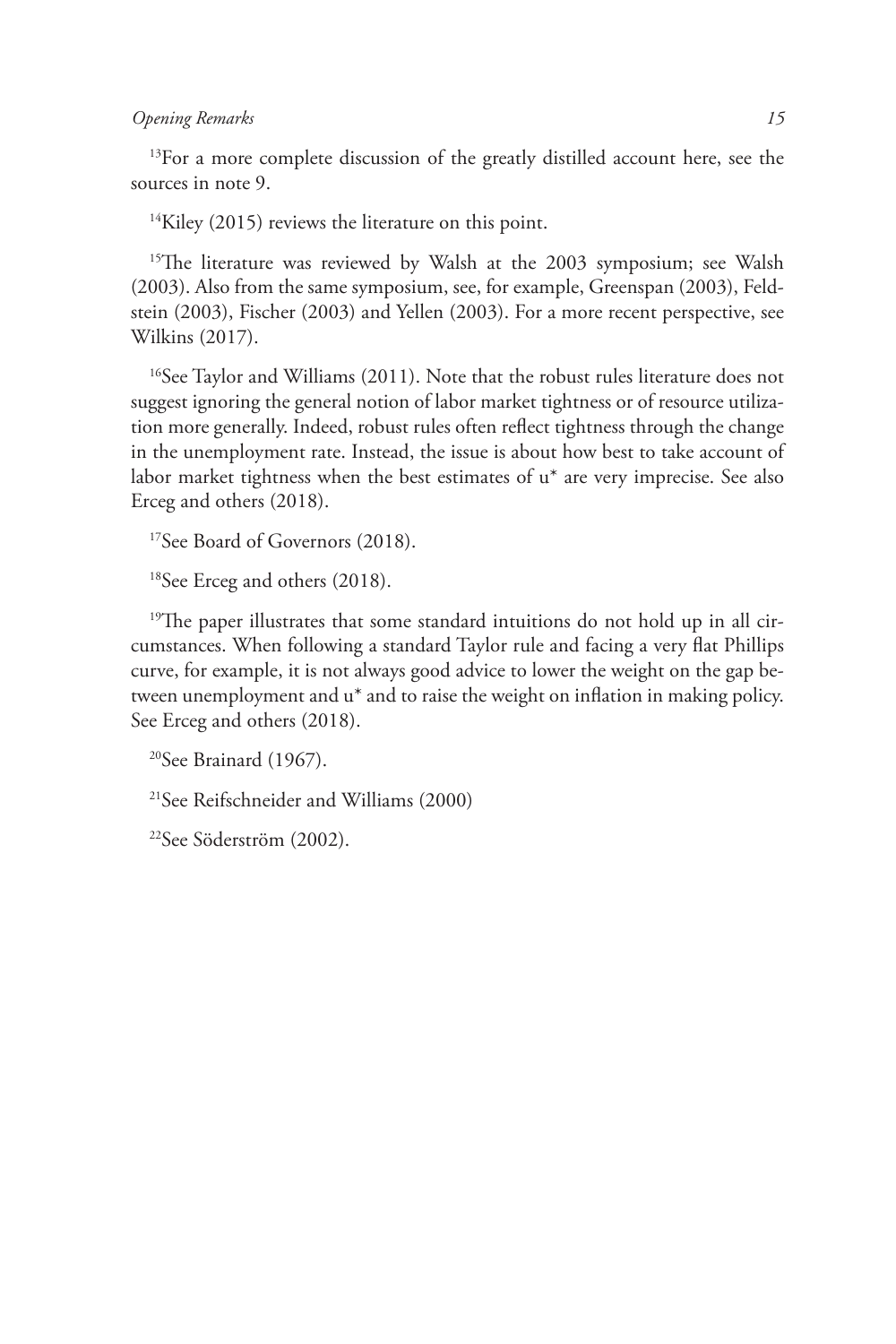#### **References**

- Bernanke, Ben S. 2007. "Inflation Expectations and Inflation Forecasting," speech delivered at the Monetary Economics Workshop of the National Bureau of Economic Research Summer Institute, Cambridge, Mass., July 10, *https:// www.federalreserve.gov/newsevents/speech/bernanke20070710a.htm.*
- Blinder, Alan S., and Ricardo Reis. 2005. "Understanding the Greenspan Standard," *The Greenspan Era: Lessons for the Future*, Jackson Hole Economic Policy Symposium, Federal Reserve Bank of Kansas City, Jackson Hole, Wyo., Aug. 25-27, *https://www.kansascityfed.org/publicat/sympos/2005/pdf/Blinder-Reis2005.pdf.*
- Blinder, Alan S., and Janet L. Yellen. 2001. *The Fabulous Decade: Macroeconomic Lessons from the 1990s*. New York: Century Foundation Press.
- Board of Governors of the Federal Reserve System. 2018. "Federal Open Market Committee Reaffirms Its 'Statement on Longer-Run Goals and Monetary Policy Strategy,' " press release, Jan. 31, *https://www.federalreserve.gov/newsevents/pressreleases/monetary20180131b.htm.* 
	- \_\_\_\_\_. 1998. "Monetary Policy Report to the Congress," *Federal Reserve Bulletin*, vol. 84 (August), pp. 585-603, *www.federalreserve.gov/pubs/ bulletin/1998/199808lead.pdf.*
	- \_\_\_\_\_. 1997. "Monetary Policy Report to the Congress," *Federal Reserve Bulletin*, vol. 83 (August), pp. 641-658, *www.federalreserve.gov/pubs/ bulletin/1997/199708LEAD.pdf.*
	- \_\_\_\_\_. 1996. "Monetary Policy Report to the Congress," *Federal Reserve Bulletin*, vol. 82 (August), pp.701-716, *www.federalreserve.gov/pubs/ bulletin/1996/896lead.pdf.*
- Board of Governors of the Federal Reserve System (various years). Bluebook (Monetary Policy Alternatives). Washington: Board of Governors, June 1996-December 1998, *https://www.federalreserve.gov/monetarypolicy/fomc\_historical\_year.htm.*
- Brainard, William C. 1967. "Uncertainty and the Effectiveness of Policy," *American Economic Review*, vol. 57 (May, Papers and Proceedings), pp. 411-425.
- Burns, Arthur F. 1979. "The Anguish of Central Banking," speech at the 16th annual Per Jacobssen Lecture, Belgrade, Sept. 30, *www.perjacobsson.org/lectures/1979.pdf.*
- Chetty, Raj, David Grusky, Maximilian Hell, Nathaniel Hendren, Robert Manduca and Jimmy Narang. 2017. "The Fading American Dream: Trend in Absolute Income Mobility since 1940," *Science*, vol. 356 (April), pp. 398-406.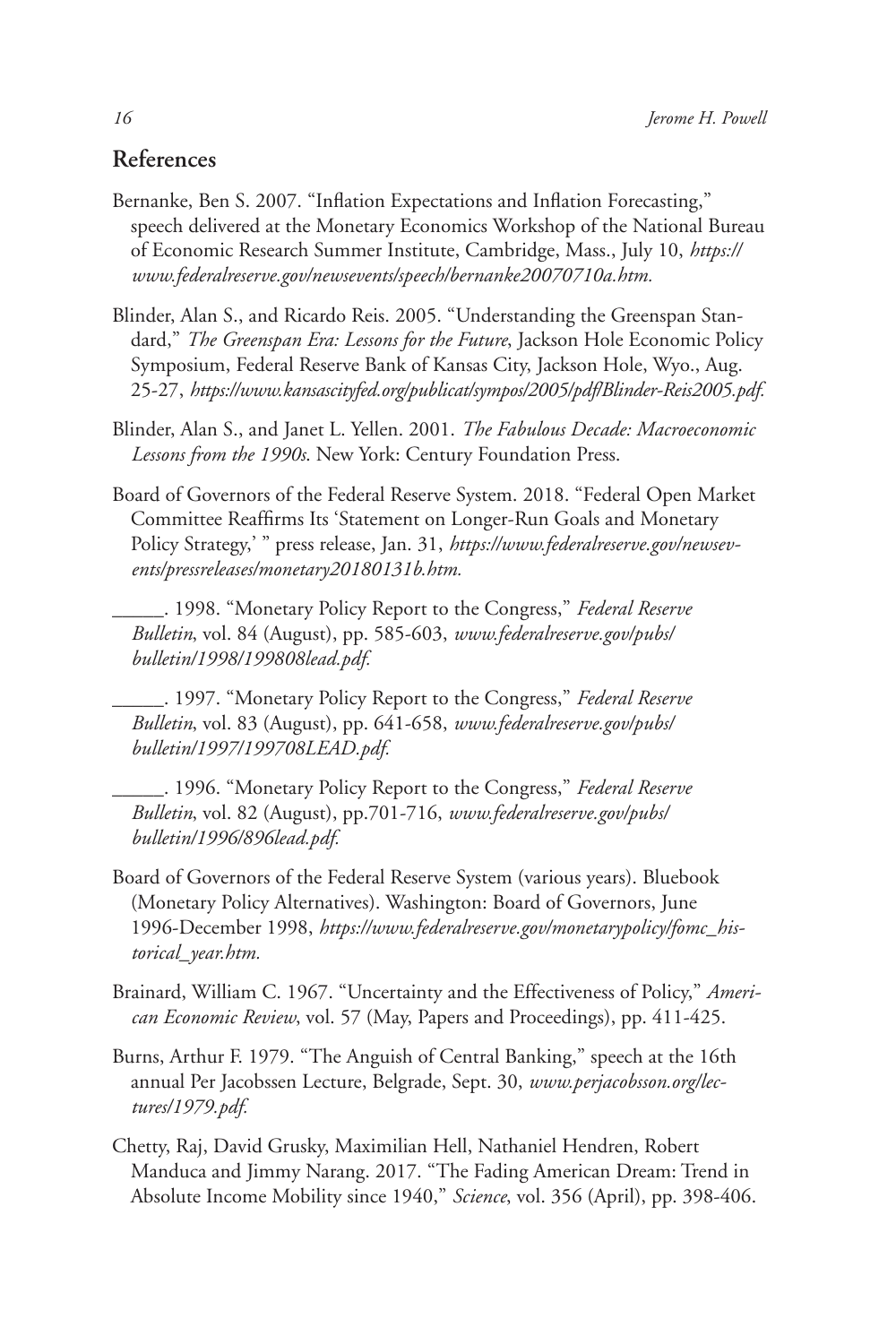#### *Opening Remarks 17*

- Chetty, Raj, Nathaniel Hendren, Patrick Kline and Emmanuel Saez. 2014. "Where Is the Land of Opportunity? The Geography of Intergenerational Mobility in the United States," *Quarterly Journal of Economics*, vol. 129 (November), pp. 1553-1623.
- Erceg, Christopher, James Hebden, Michael Kiley, David López-Salido and Robert Tetlow. 2018. "Some Implications of Uncertainty and Misperception for Monetary Policy," Finance and Economics Discussion Series 2018-059. Washington: Board of Governors of the Federal Reserve System, August, *https://dx.doi.org/10.17016/FEDS.2018.059.*
- Feldstein, Martin. 2003. "Overview" panel remarks, *Monetary Policy and Uncertainty: Adapting to a Changing Economy*, Jackson Hole Economic Policy Symposium, Federal Reserve Bank of Kansas City, Jackson Hole, Wyo., Aug. 28-30, *https://www.kansascityfed.org/publicat/sympos/2003/pdf/Feldstein2003.pdf.*
- Fischer, Stanley. 2003. "Overview" panel remarks, *Monetary Policy and Uncertainty: Adapting to a Changing Economy*, Jackson Hole Economic Policy Symposium, Federal Reserve Bank of Kansas City, Jackson Hole, Wyo., Aug. 28-30, *https://www.kansascityfed.org/publicat/sympos/2003/pdf/Fischer2003.pdf.*
- Greenspan, Alan. 2003. "Opening Remarks," *Monetary Policy and Uncertainty: Adapting to a Changing Economy*, Jackson Hole Economic Policy Symposium, Federal Reserve Bank of Kansas City, Jackson Hole, Wyo., August 28-30, *https://www.kansascityfed.org/publicat/sympos/2003/pdf/Greenspan2003.pdf.*
- Kiley, Michael T. 2015. "Low Inflation in the United States: A Summary of Recent Research," FEDS Notes. Washington: Board of Governors of the Federal Reserve System, Nov. 23, *https://www.federalreserve.gov/econresdata/ notes/feds-notes/2015/low-inflationin-the-united-states-a-summary-of-recentresearch-20151123.html.*
- Meyer, Laurence H. 2004. *A Term at the Fed: An Insider's View*. New York: Harper Business.
	- \_\_\_\_\_. 1996. "Monetary Policy Objectives and Strategy," speech at the 38th Annual Meeting of the National Association of Business Economists, Boston, Sept. 8, *https://www.federalreserve.gov/boarddocs/speeches/1996/19960908.htm.*
- Orphanides, Athanasios, and John C. Williams. 2013. "Monetary Policy Mistakes and the Evolution of Inflation Expectations," in Michael D. Bordo and Athanasios Orphanides, eds., *The Great Inflation: The Rebirth of Modern Central Banking*. Chicago: University of Chicago Press, pp. 255-88.
- Reifschneider, David, and John C. Williams. 2000. "Three Lessons for Monetary Policy in a Low-inflation Era," *Journal of Money, Credit and Banking*, vol. 32 (February), pp. 936-966.